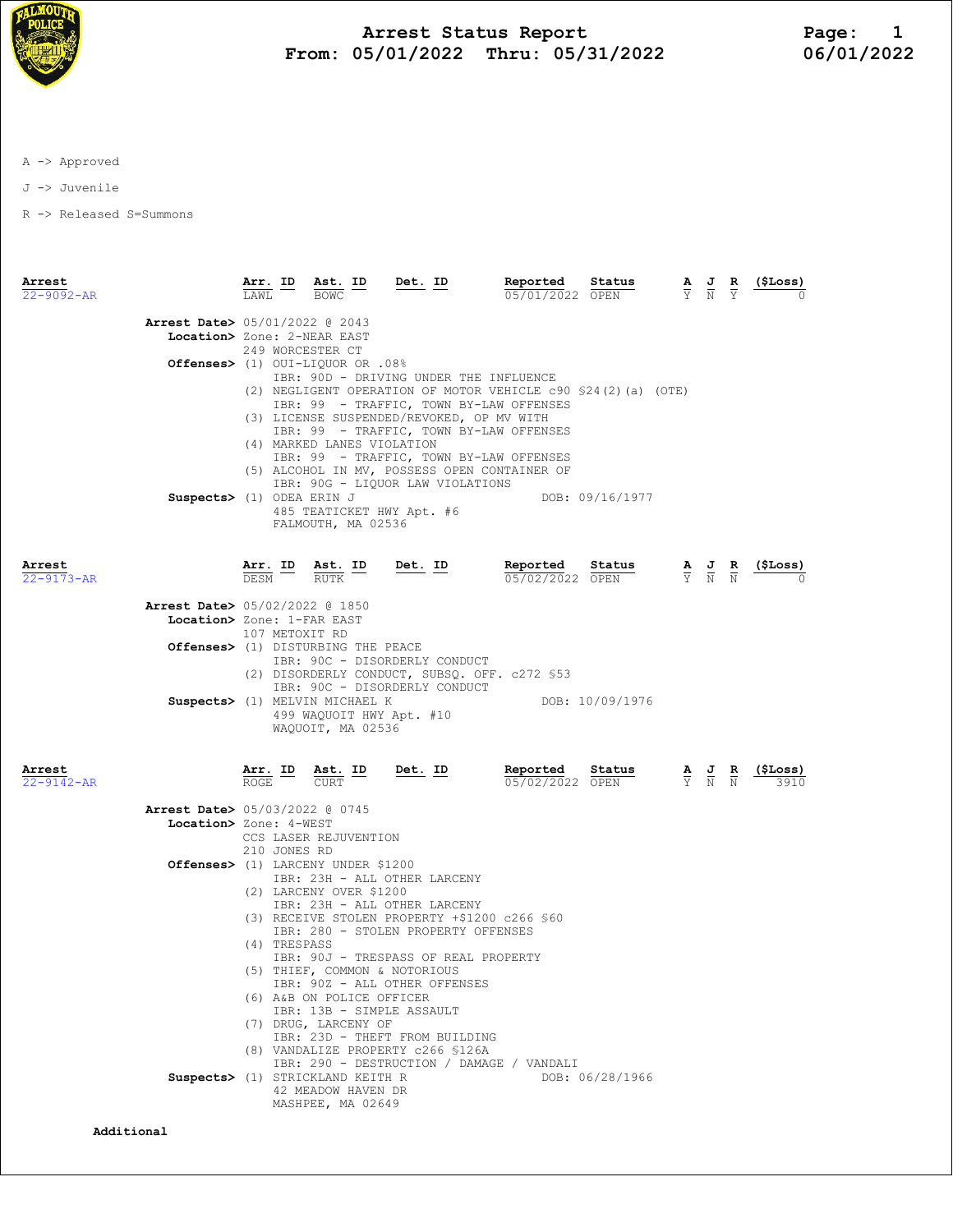A -> Approved

J -> Juvenile

R -> Released S=Summons

Assisting Officers> Patrol Officer James F Porter

| Arrest<br>22-9415-AR                                                                 | Arr. ID<br><b>MAUR</b>       | Ast. ID                                                                               | Det. ID                                                                                                                                                                                                                             | Reported<br>05/05/2022 OPEN | Status          | $\frac{\mathbf{A}}{\mathbf{Y}}$ $\frac{\mathbf{J}}{\mathbf{N}}$                                 | R<br>$\overline{N}$           | $(\$Loss)$           |
|--------------------------------------------------------------------------------------|------------------------------|---------------------------------------------------------------------------------------|-------------------------------------------------------------------------------------------------------------------------------------------------------------------------------------------------------------------------------------|-----------------------------|-----------------|-------------------------------------------------------------------------------------------------|-------------------------------|----------------------|
| Arrest Date> 05/05/2022 @ 1514<br>Location> Zone: 1-FAR EAST                         | 78 ALTONS LN                 | Offenses> (1) ARREST WARRANT SERVICE<br>78 ALTONS LN<br>EAST FALMOUTH, MA 02540       | IBR: 90Z - ALL OTHER OFFENSES<br>Suspects> (1) RIVERA JADEN EFRAIN DOB: 12/27/2001                                                                                                                                                  |                             |                 |                                                                                                 |                               |                      |
| Arrest<br>$22 - 9494 - AR$                                                           | Arr. ID<br>DEVT              | Ast. ID<br>MAGU                                                                       | Det. ID                                                                                                                                                                                                                             | Reported<br>05/06/2022 OPEN | Status          | $\frac{\mathbf{A}}{\mathbf{Y}}$ $\frac{\mathbf{J}}{\mathbf{N}}$                                 | $rac{\mathbf{R}}{\mathrm{Y}}$ | $\frac{(\$Loss)}{0}$ |
| Arrest Date> 05/06/2022 @ 1420<br>Location> Zone: 2-NEAR EAST                        |                              | 31 CANDLE PINE CIR<br>Offenses> (1) ARREST WARRANT SERVICE<br>(2) RESIST ARREST       | IBR: 90Z - ALL OTHER OFFENSES                                                                                                                                                                                                       |                             |                 |                                                                                                 |                               |                      |
|                                                                                      |                              | (3) DRUG, POSSESS CLASS E<br>Suspects> (1) STONE JOSHUA MICHAEL<br>31 CANDLE PINE CIR | IBR: 13B - SIMPLE ASSAULT<br>IBR: 35A - DRUG / NARCOTIC VIOLATIONS<br>EAST FALMOUTH, MA 02536-2716                                                                                                                                  |                             | DOB: 12/25/1992 |                                                                                                 |                               |                      |
| Additional<br>Assisting Officers> Patrol Officer James B Rogers Patrolman Dean Eisen |                              | Patrolman Edward Maurer II                                                            |                                                                                                                                                                                                                                     |                             |                 |                                                                                                 |                               |                      |
| Arrest<br>$22 - 9592 - AR$                                                           | Arr. ID                      | Ast. ID<br><b>BOWC</b>                                                                | <u>Det. ID</u>                                                                                                                                                                                                                      | Reported<br>05/07/2022 OPEN | Status          | $\frac{\mathbf{A}}{\mathbf{Y}}$ $\frac{\mathbf{J}}{\mathbf{N}}$ $\frac{\mathbf{R}}{\mathbf{N}}$ |                               |                      |
| Arrest Date> 05/07/2022 @ 2030<br>Location> Zone: 3-CENTER                           | DUNKIN DONUTS<br>614 MAIN ST |                                                                                       |                                                                                                                                                                                                                                     |                             |                 |                                                                                                 |                               |                      |
|                                                                                      |                              | Offenses> (1) OUI-LIQUOR OR .08%<br>(4) MARKED LANES VIOLATION                        | IBR: 90D - DRIVING UNDER THE INFLUENCE<br>(2) LEAVE SCENE OF PROPERTY DAMAGE<br>IBR: 99 - TRAFFIC, TOWN BY-LAW OFFENSES<br>(3) NEGLIGENT OPERATION OF MOTOR VEHICLE c90 \$24(2)(a) (OTE)<br>IBR: 99 - TRAFFIC, TOWN BY-LAW OFFENSES |                             |                 |                                                                                                 |                               |                      |
|                                                                                      |                              | 41 WOODRISE<br>FALMOUTH, MA 02540-2514                                                | IBR: 99 - TRAFFIC, TOWN BY-LAW OFFENSES<br>Suspects> (1) MCDONALD JILL MEREDITH                                                                                                                                                     |                             | DOB: 07/06/1967 |                                                                                                 |                               |                      |
| Additional<br>Assisting Officers> Patrol Officer Devin T Lawler                      |                              |                                                                                       |                                                                                                                                                                                                                                     |                             |                 |                                                                                                 |                               |                      |

| Arrest           | Arr. | ID | Ast. ID | Det. | ID | Reported        | Status |     | AJR | (\$Loss) |
|------------------|------|----|---------|------|----|-----------------|--------|-----|-----|----------|
| $22 - 9923 - AR$ | GARE |    |         |      |    | 05/11/2022 OPEN |        | Y N |     |          |

Arrest Date> 05/11/2022 @ 1812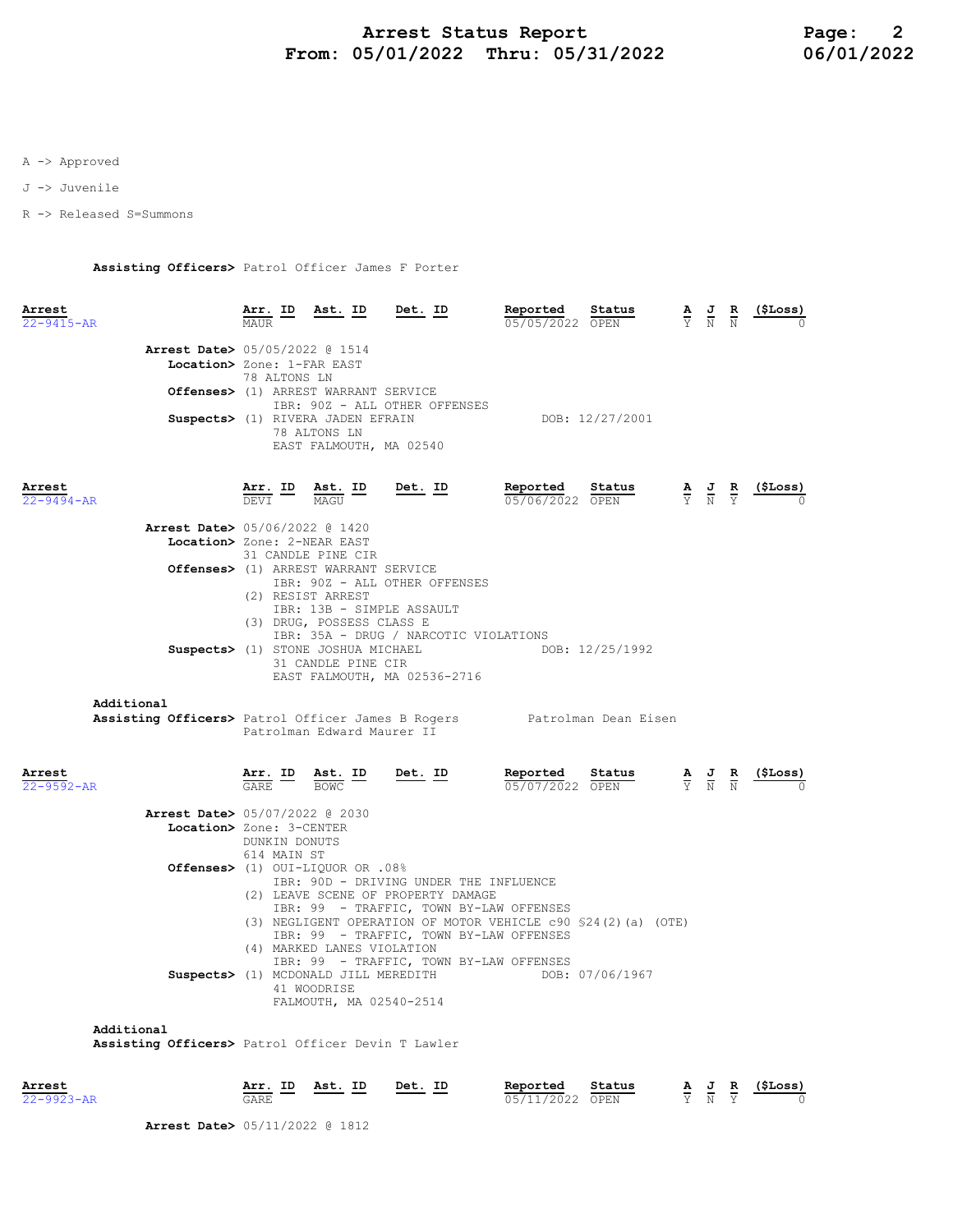A -> Approved

J -> Juvenile

R -> Released S=Summons

 Location> Zone: 3-CENTER FALMOUTH INN 824 MAIN ST Offenses> (1) ARREST WARRANT SERVICE IBR: 90Z - ALL OTHER OFFENSES (2) KIDNAPPING IBR: 100 - KIDNAPPING / ABDUCTION (3) BOMB/HIJACK THREAT IBR: 13C - INTIMIDATION (4) THREAT TO COMMIT CRIME IBR: 13C - INTIMIDATION Suspects> (1) MCGUIRE STEPHEN P DOB: 03/27/1959 155 WALKER ST Apt. #N TAUNTON, MA 02780-6726 Arrest Arr. ID Ast. ID Det. ID Reported Status A J R (\$Loss)  $\overline{22-992}$ 3-A-AR  $\overline{30}$ ONC GARE  $\overline{G}$   $\overline{G}$   $\overline{G}$   $\overline{G}$   $\overline{G}$   $\overline{G}$   $\overline{G}$   $\overline{G}$   $\overline{G}$   $\overline{G}$   $\overline{G}$   $\overline{G}$   $\overline{G}$   $\overline{G}$   $\overline{G}$   $\overline{G}$   $\overline{G}$   $\overline{G}$   $\overline{G}$   $\overline{G}$   $\over$  Arrest Date> 05/11/2022 @ 1806 Location> Zone: 3-CENTER FALMOUTH INN 824 MAIN ST Offenses> (1) ARREST WARRANT SERVICE IBR: 90Z - ALL OTHER OFFENSES (2) ARREST WARRANT SERVICE IBR: 90Z - ALL OTHER OFFENSES (3) ARREST WARRANT SERVICE IBR: 90Z - ALL OTHER OFFENSES (4) ARREST WARRANT SERVICE IBR: 90Z - ALL OTHER OFFENSES Suspects> (1) FAGAN CHRISTOPHER C DOB: 08/06/1984 15A LOCUST ST SOUTH YARMOUTH, MA 02664-5617

| Arrest<br>$22 - 10158 - AR$ | <u>Arr. ID Ast. ID</u><br><b>RUTK</b><br>MASS                                                                                                            | Det. ID                                                                                                                           | Reported<br>05/14/2022 OPEN        | Status          |                                                                                                 | $\frac{\mathbf{A}}{\mathbf{Y}}$ $\frac{\mathbf{J}}{\mathbf{N}}$ $\frac{\mathbf{R}}{\mathbf{Y}}$ | (\$Loss) |
|-----------------------------|----------------------------------------------------------------------------------------------------------------------------------------------------------|-----------------------------------------------------------------------------------------------------------------------------------|------------------------------------|-----------------|-------------------------------------------------------------------------------------------------|-------------------------------------------------------------------------------------------------|----------|
|                             | <b>Arrest Date&gt;</b> 05/14/2022 @ 2050<br>Location> Zone: 2-NEAR EAST<br>CUMBERLAND FARMS<br>212 TEATICKET HWY<br>Offenses> (1) ARREST WARRANT SERVICE |                                                                                                                                   |                                    |                 |                                                                                                 |                                                                                                 |          |
|                             | (2) ARREST WARRANT SERVICE<br>Suspects> (1) HARRIS STEVEN M<br>23 HOMESTEAD LN                                                                           | IBR: 90Z - ALL OTHER OFFENSES<br>IBR: 90Z - ALL OTHER OFFENSES<br>TEATICKET, MA 02536-5715                                        |                                    | DOB: 09/20/1991 |                                                                                                 |                                                                                                 |          |
| Arrest<br>$22 - 10339 - AR$ | Arr. ID<br>Ast. ID<br>GARE<br>JONC                                                                                                                       | Det. ID                                                                                                                           | Reported Status<br>05/16/2022 OPEN |                 | $\frac{\mathbf{A}}{\mathbf{Y}}$ $\frac{\mathbf{J}}{\mathbf{N}}$ $\frac{\mathbf{R}}{\mathbf{Y}}$ |                                                                                                 | (\$Loss) |
|                             | Arrest Date> 05/16/2022 @ 1816                                                                                                                           |                                                                                                                                   |                                    |                 |                                                                                                 |                                                                                                 |          |
|                             | Location> Zone: 1-FAR EAST<br>11 ELAIN AVE                                                                                                               |                                                                                                                                   |                                    |                 |                                                                                                 |                                                                                                 |          |
|                             | 0ffenses> (1) OUI-LIQUOR OR .08%                                                                                                                         | IBR: 90D - DRIVING UNDER THE INFLUENCE<br>(2) NEGLIGENT OPERATION OF MOTOR VEHICLE c90 \$24(2)(a) (OTE)                           |                                    |                 |                                                                                                 |                                                                                                 |          |
|                             | (3) UNREGISTERED MOTOR VEHICLE                                                                                                                           | IBR: 99 - TRAFFIC, TOWN BY-LAW OFFENSES<br>IBR: 99 - TRAFFIC, TOWN BY-LAW OFFENSES<br>(4) LICENSE RESTRICTION, OPERATE MV IN VIOL |                                    |                 |                                                                                                 |                                                                                                 |          |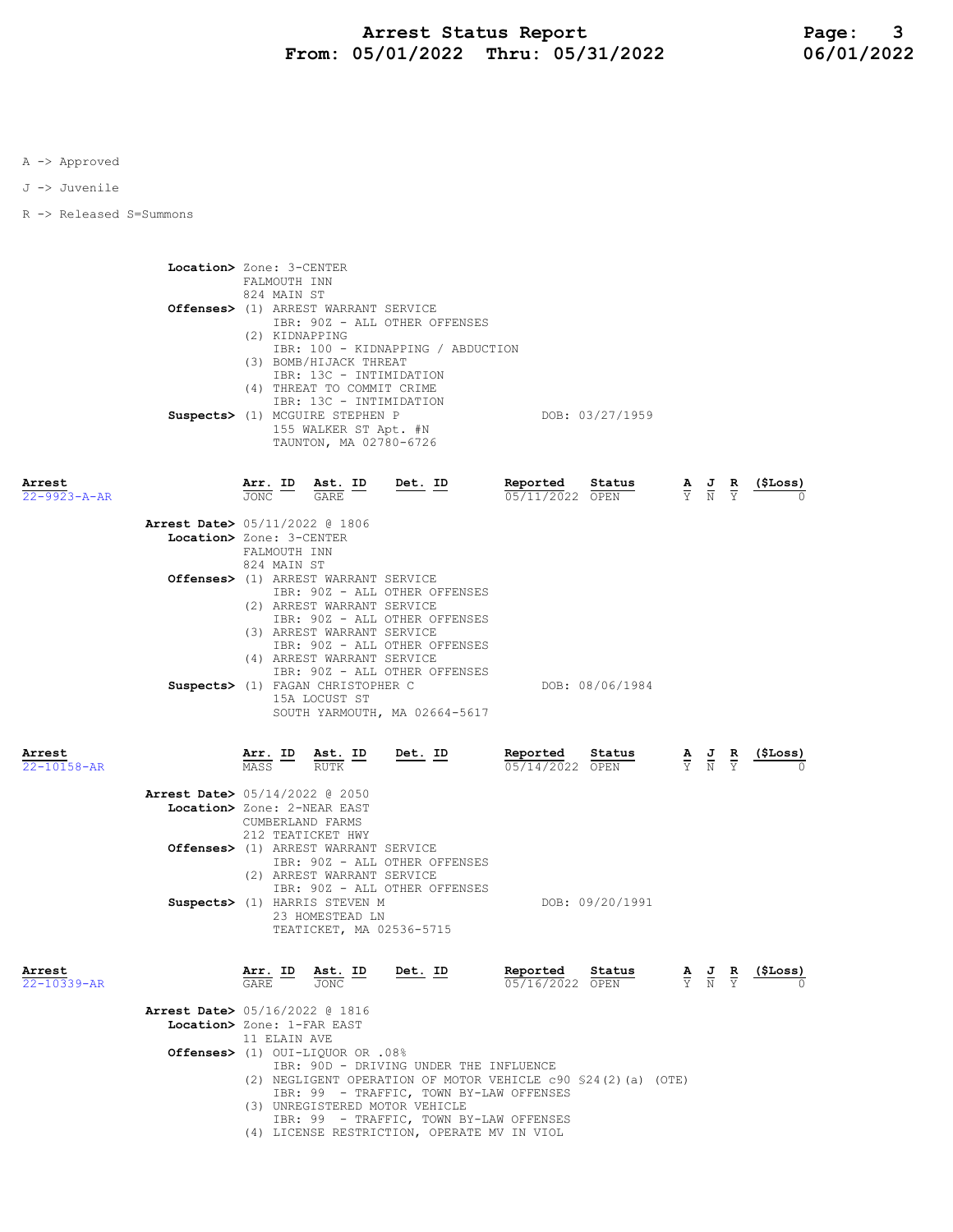A -> Approved

J -> Juvenile

R -> Released S=Summons

 IBR: 99 - TRAFFIC, TOWN BY-LAW OFFENSES (5) FIREARM, INTOXICATED LICENSEE CARRY c269 §10H IBR: 520 - WEAPON LAW VIOLATIONS Suspects> (1) LUNNEY MICHAEL THOMAS DOB: 07/13/1970 12 NANCY AVE FALMOUTH, MA 02540 Arrest Arr. ID Ast. ID Det. ID Reported Status A J R (\$Loss) 22-11059-AR ROGE DOYL 05/24/2022 OPEN Y N Y 0 Arrest Date> 05/24/2022 @ 2035 Location> Zone: 5-NORTH 55 RT 28 SOUTH Offenses> (1) OUI-LIQUOR OR .08% IBR: 90D - DRIVING UNDER THE INFLUENCE (2) NEGLIGENT OPERATION OF MOTOR VEHICLE c90 §24(2)(a) (OTE) IBR: 99 - TRAFFIC, TOWN BY-LAW OFFENSES (3) LIGHTS VIOLATION, MV IBR: 99 - TRAFFIC, TOWN BY-LAW OFFENSES (4) MARKED LANES VIOLATION IBR: 99 - TRAFFIC, TOWN BY-LAW OFFENSES (5) ALCOHOL IN MV, POSSESS OPEN CONTAINER OF IBR: 90G - LIQUOR LAW VIOLATIONS Suspects> (1) MURPHY JEFFREY W DOB: 08/01/1969 1 SHORE DR FORESTDALE, MA 02644-1915 Arrest Arr. ID Ast. ID Det. ID Reported Status A J R (\$Loss) 22-11393-AR RUTK 05/28/2022 OPEN Y N N 0 Arrest Date> 05/28/2022 @ 1243 Location> Zone: 4-WEST PALMER AVE PARKING LOT 286 PALMER AVE Offenses> (1) B&E VEHICLE/BOAT DAYTIME FOR FELONY IBR: 220 - BURGLARY / BREAKING AND ENTERI (2) B&E VEHICLE/BOAT DAYTIME FOR FELONY IBR: 220 - BURGLARY / BREAKING AND ENTERI (3) B&E VEHICLE/BOAT DAYTIME FOR FELONY

 IBR: 220 - BURGLARY / BREAKING AND ENTERI Suspects> (1) DAVEIGA DANIEL 148 CEDAR ST NEW BEDFORD, MA

 $\sim$ 

 $\mathcal{L}(\mathbf{z})$  and  $\mathcal{L}(\mathbf{z})$  are the set of the set of the set of  $\mathcal{L}(\mathbf{z})$